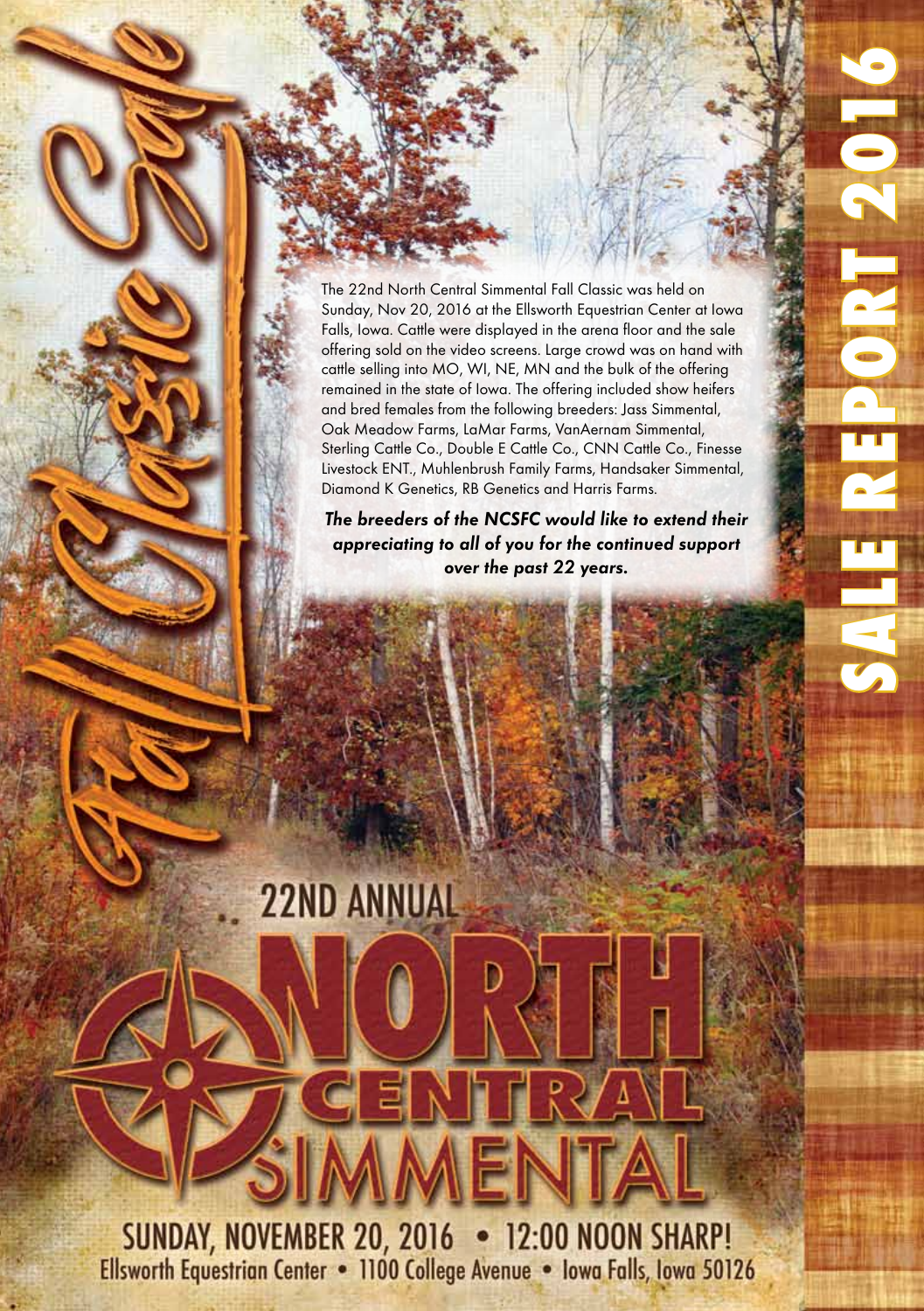



Jass Dakota 64D WS Revival x HS/Sher Elegant Style – Open

Breeder: Jass Simmentals

Buyer: Henry Hoversten, Alexander, IA **\$7,250**





VPF Real Reflection D17 SVF Steel Force S701 x SS Ebonys Reflection – Open Breeder: Ver Ploeg Farms Buyer: Tate Kettler, Atkins, IA **\$6,900**





## **VSF Ms. United 5062C**<br>W/C United 956Y x Miss 7P W267

Bred to W/C Lock Down 206Z Breeder: Van Aernam Simmentals Buyer: Big M Ranch, Cedar Falls, IA

**\$5,000**





Miss HS Hot To Trot C09 LLSF Hardcore Z29A x Miss 117 Bred to WS Zenith Z55 Breeder: Handsaker Simmentals Buyer: J&C Simmental, Arlington, NE **\$4,600**





## 2E Crimson N Clover 53C Bred to W/C Lock Down 206Z

Breeder: Double E Cattle Company Buyer: Schreck Farms, Appleton, MN

**\$4,750**





**RB Darling RB2C**<br>Mr. NLC Upgrade U8676 x RB Dotty Bred to W/C Lock Down 206Z Breeder: RB Genetics Buyer: Mike Wibholm, Dows, IA **\$4,500**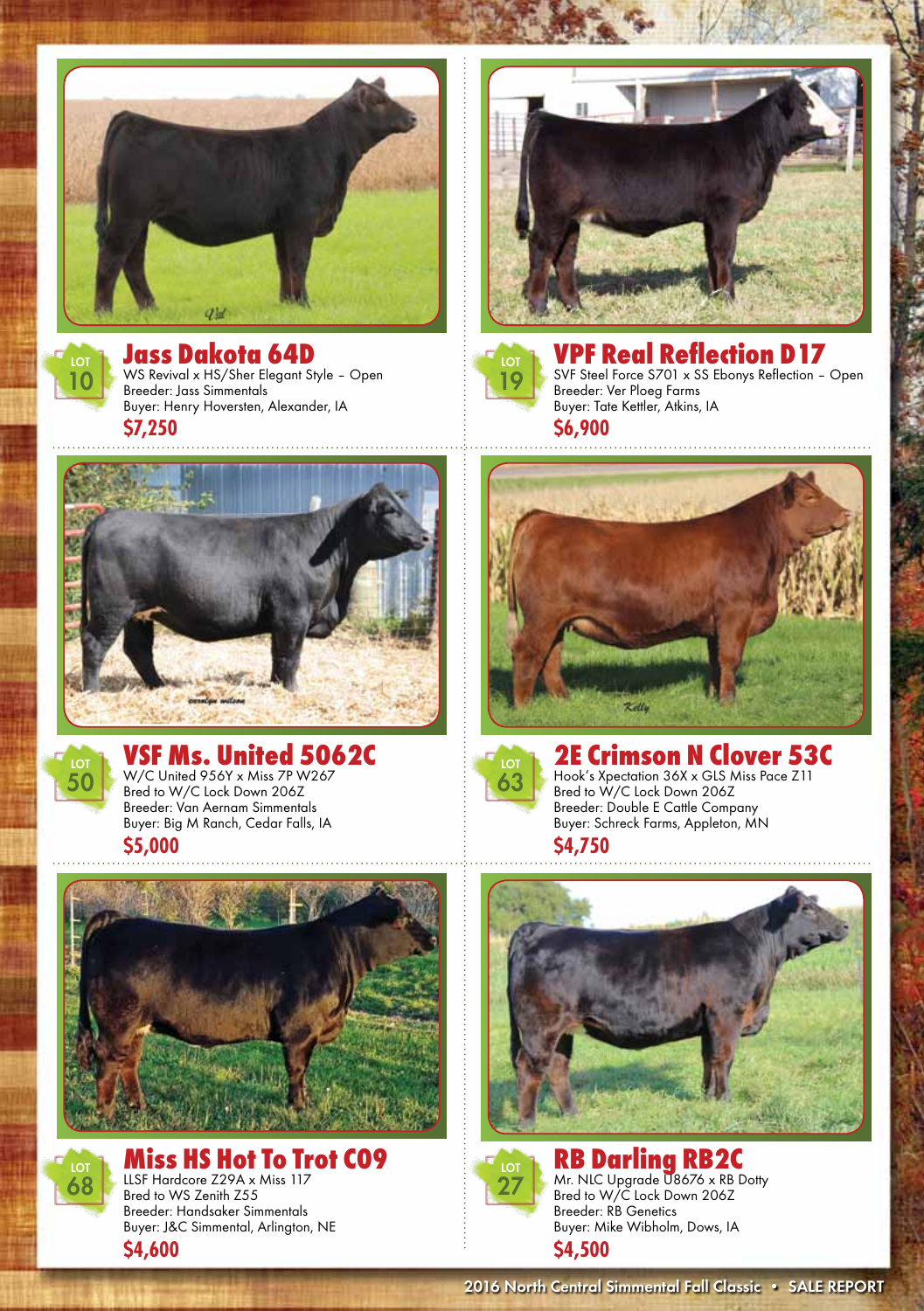



**Harris Callie 3055C**<br>WLE Uno Mas X549 x Jass Avis 55A Bred to W/C No Remorse 763Y Breeder: Harris Farms Buyer: Double M Stock Farm, Allison, IA **\$3,750**





**OMF Crystal C61**<br>Welshs Dew It Right 067T x GLS/GF Miss Frontier U30 Bred to J Bar J Nightride 225Z Breeder: Oak Meadow Farms Buyer: Mike Wibholm, Dows, IA **\$3,600**





RB Shakera RB2D Mr. NLC Upgrade U8676 x RB Onyx – Open

Breeder: RB Genetics Buyer: Jade Beeson, Anthan, IA **\$3,500**









RB Lady RB12D<br>CSCX Bandwagon 513A x 686 - Open Breeder: RB Genetics Buyer: Jeremiah Ploen, Correctionville, IA **\$3,500**





DKSM Carly 16C<br>Mr. NLC Upgrade U8676 x OMF/KB N4 W102 Bred to W/C Lock Down 206Z Breeder: Diamond K Simmentals Buyer: Nicholas Bernard, Lawler, IA **\$3,500**